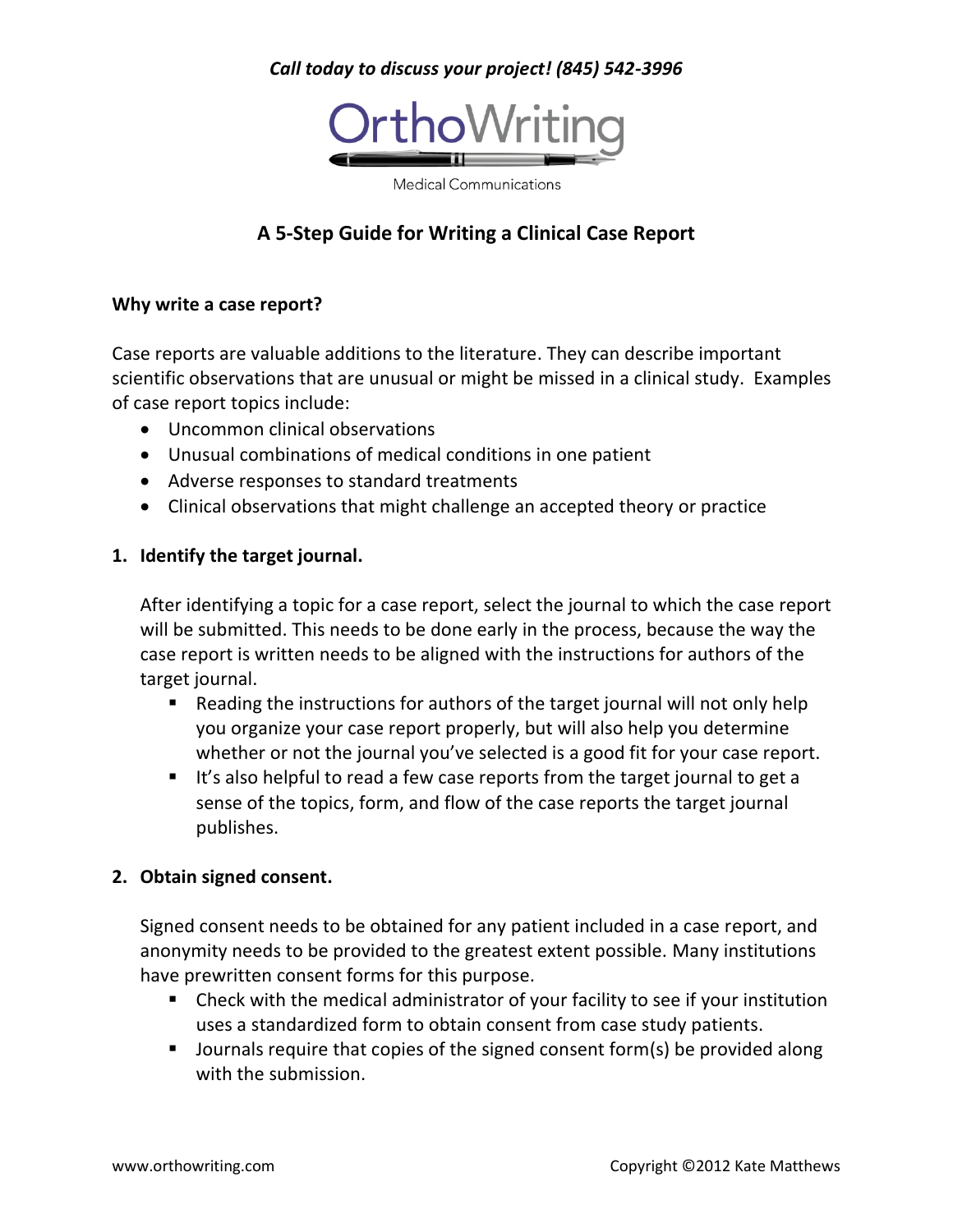#### **3. Conduct a literature review.**

The literature review serves multiple purposes. It will help you identify other published observations similar to yours and will help you identify gaps in the literature relating to your topic.

 It may also reveal that your observations have already been reported on several times, in which instance you need to decide whether or not your case study will add anything new to the literature.

### **4. Develop the sections of the case report.**

Typically, a case report will have the following sections.

- **Abstract**
- **Introduction**
- **Case presentation**
- **Discussion**
- Conclusion
- References

*Abstract:* The Abstract is usually very brief, frequently around 100-150 words. The format and length of the abstract for your target journal will be defined in the instructions for authors for that journal.

*Introduction*: The Introduction begins with a brief overview of the larger problem under which the case falls and is supported with references from the literature review.

- The final statement of the Introduction should state specifically the issue or observation addressed by the case study.
- The last sentence may also include a one-sentence description of the patient (or patients, if you're reporting on a series) and their condition.

*Case presentation*: This is where the case details are discussed. It's typically written in the following order.

- **Patient demographics and medical history**
- **Physical exam, relevant tests and results**
- Initial diagnosis and treatment
- Outcome
- Limitations of the study and their possible influence on the outcome
- **Progress as of latest follow-up visit**